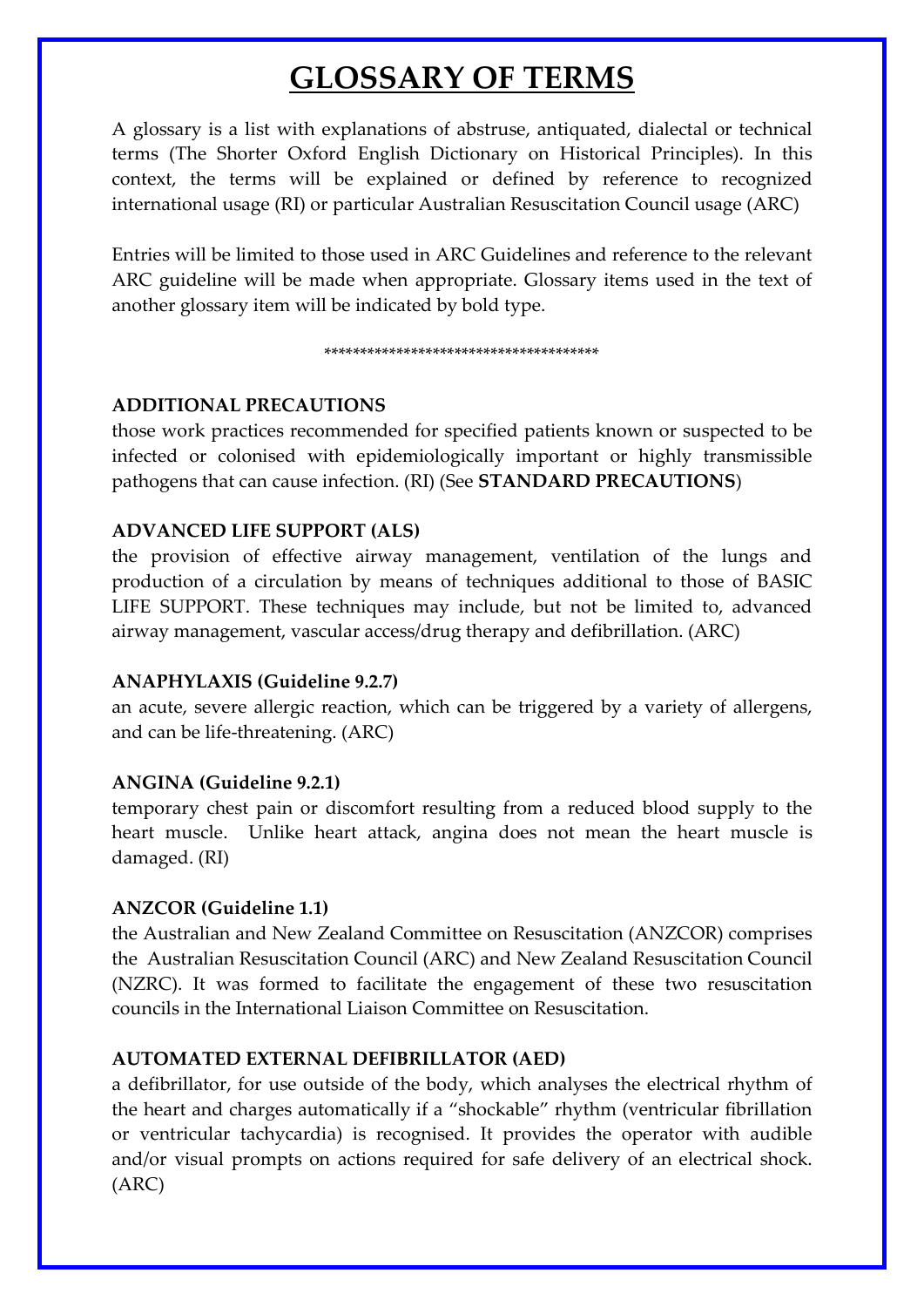# **BACK BLOW (Guideline 4)**

a forceful blow between the shoulder blades with the heel of the hand in an effort to clear a foreign body from the airway of a victim with severe airway obstruction who is conscious. (RI)

#### **BASIC LIFE SUPPORT (BLS)**

the preservation of life by the initial establishment of, and/or maintenance of, airway, breathing, circulation and related emergency care, including use of an **AED.** (ARC)

#### **BYSTANDER**

a person who witnesses an incident or comes across a victim who has collapsed or is injured. (ARC)

# **CARDIAC ARREST**

cessation of heart action recognised by the absence of response and absence of normal breathing. (ARC) May be referred to cardiorespiratory arrest when combined with respiratory arrest.

#### **CARDIORESPIRATORY ARREST**

cessation of spontaneous ventilatory efforts and heart action.

# **CARDIOPULMONARY RESUSCITATION (CPR) (Guideline 8)**

comprises those techniques used to minimise the effects of circulatory arrest and to assist the return of spontaneous circulation, including the technique of rescue breathing combined with external chest compressions. (ARC Guideline 11.1)

# **CHEST THRUST (Guideline 4)**

a sharp, forceful chest compression delivered at the same point as for an external chest compression during CPR in an effort to clear a foreign body from the airway of a conscious victim with severe airway obstruction. (RI)

# **CHILD/CHILDREN (Guideline 12.1)**

children (up to the  $18<sup>th</sup>$  birthday), excluding newborns, or appears to be a child if age not known. The term 'newborn' refers to an infant at the time of birth. (ARC)

# **CHIN LIFT (Guideline 4)**

the practice of supporting an unconscious victim's jaw to assist in maintaining an open airway. (RI) Usually combined with **HEAD TILT.**

# **CHOKING (Guideline 4)**

life-threatening acute obstruction of the upper airway. (ARC)

| Glossary of Terms |
|-------------------|
| June 2022         |

Page 2 of 6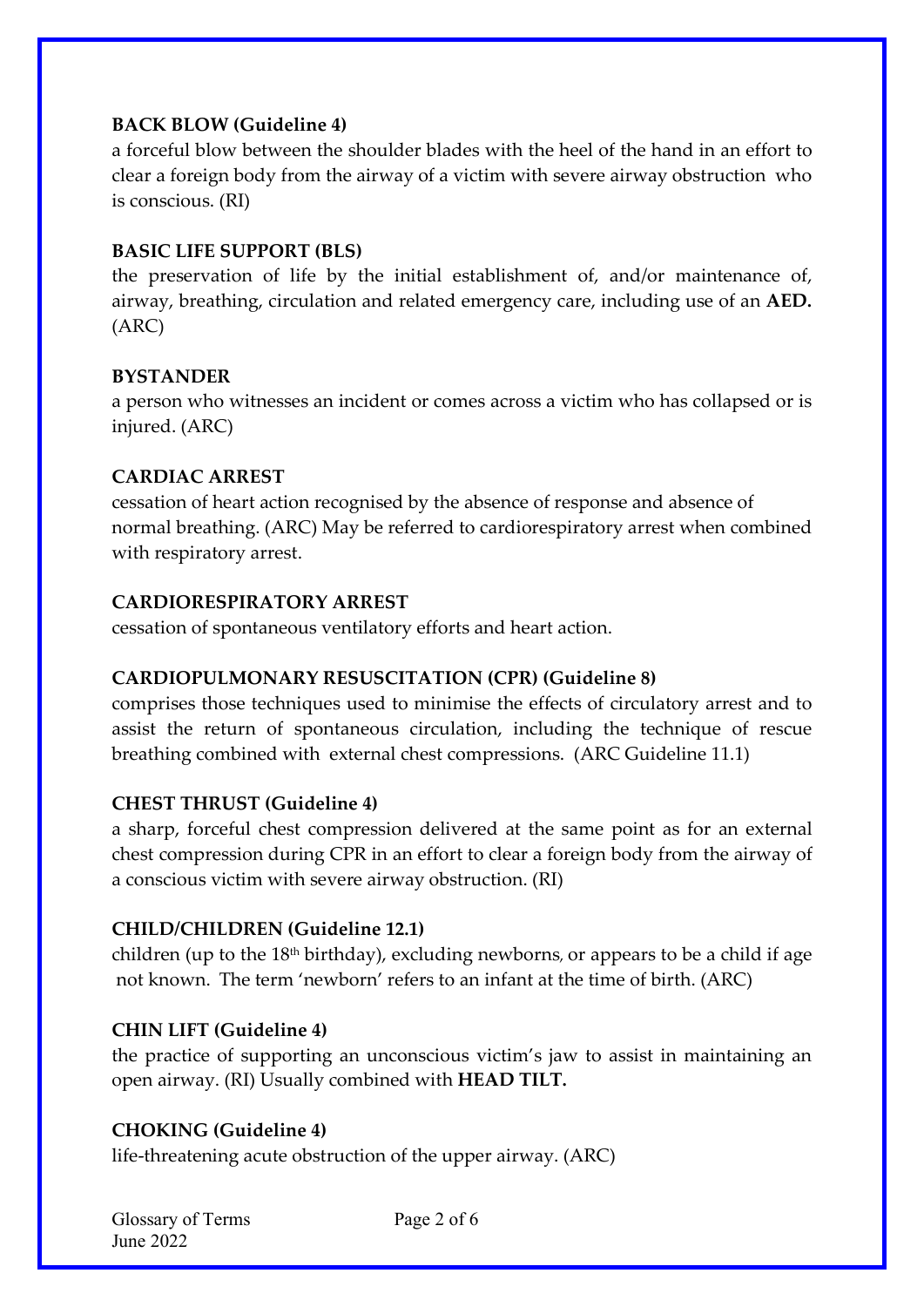# **COLLAPSE (Guideline 2)**

a state of prostration resulting from a severe injury or medical condition in which the victim may be either unconscious or semiconscious. (ARC)

# **DROWNING (Guideline 9.3.2)**

drowning is the process of experiencing respiratory impairment from submersion/immersion in liquid. (RI)

# **ENVENOMATION (Guidelines 9.4.1-9.4.8)**

the introduction to the body of poisonous substances produced by animals. This may result from a bite, sting or penetrating wound. (ARC)

# **FINGER SWEEP (Guideline 4)**

use of the rescuer's fingers to try to dislodge a foreign body from a victim's mouth. (RI)

# **FIRST AID**

*First aid* is defined as the helping behaviours and initial care provided for an acute illness or injury". First aid can be initiated by anyone in any situation. (RI)

# **FIRST AIDER or FIRST AID PROVIDER**

a *first aid provider* is defined as someone trained in first aid who should a) Recognize, assess, and prioritise the need for first aid; b) Provide care by using appropriate competencies; c) Recognise limitations, and seek additional care when needed. (RI)

# **FIRST RESPONDER**

a first responder is a person competent in advanced first aid (including oxygen administration and the use of an automated external defibrillator). A first responder may be a salaried/non-salaried member of a fire/police/ambulance service, a community-based organisation (e.g. first aid and water safety/rescue services), or any other organisation having in place the necessary systems.

# **FIST PACING (Guideline 11.3)**

the delivery of serial, rhythmic blows with the closed fist over the left lower edge of the sternum to pace the heart at a physiological rate of 50 to 70 beats per minute. (RI)

# **GOOD SAMARITAN (Guideline 10.5)**

a person who in good faith and without expectation of payment or reward comes to the aid of an injured, apparently injured or person at risk of injury with assistance or advice.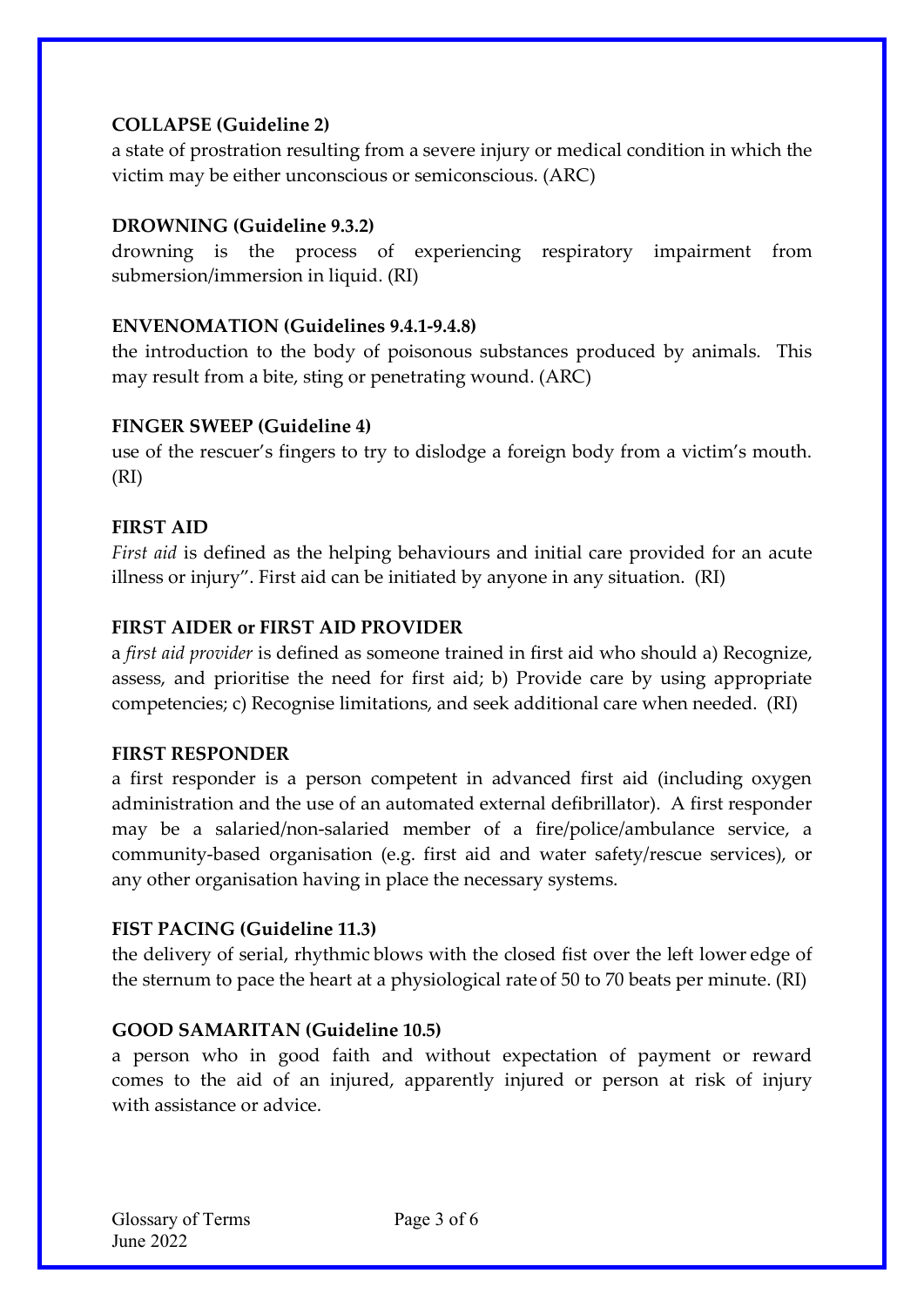# **GUIDELINES (Guidelines 1.2-4)**

systematically developed statements to assist in the practice and teaching of a skill. (RI) For the ARC, this skill is resuscitation. ARC Guidelines are a distillation of current evidence and opinion and best practice.

# **HEAD TILT (Guideline 4)**

backward tilting of the head to assist in achieving a clear airway. (RI) Usually combined with **CHIN LIFT.** 

# **HEALTH CARE PROFESSIONAL**

# **(in the context of [first aid,](https://resus.org.au/glossary/first-aid/) pre-hospital care and resuscitation)**

a person who is a registered medical practitioner, registered nurse, registered midwives, or qualified ambulance paramedic or Australian Defence Force medic. (ARC)

# **HYPOTHERMIA (Guideline 9.3.3)**

a condition in which the core body temperature is abnormally low (35°C or below). (RI)

# **HYPERVENTILATION SYNDROME (Guideline 9.2.8)**

symptoms and signs which result from over-breathing. (ARC)

# **IMMEDIATE LIFE SUPPORT (ILS)**

provision, by a first responder, of basic airway management, ventilation, basic drug delivery and defibrillation using a manual defibrillator or **AED** in addition to **BLS.** (ARC)

# **INFANT (Guideline 12.1)**

paediatric patients include infants (0 to 12 months of age ie. up to the first birthday) (ARC)

# **LATERAL POSITION (Guideline 3)**

a position in which an unconscious victim is placed on one side with the weight supported by the under shoulder, under hip and the upper knee, the upper leg being flexed at the hip. The face is turned slightly downwards to allow the tongue to fall forwards so that saliva or vomit will drain out. (ARC)

# **LEFT LATERAL TILT POSITION (Guideline 8)**

the position achieved in a pregnant woman, who lying on her back with her shoulders flat has sufficient padding under the right buttock to give an obvious pelvic tilt to the left. (RI)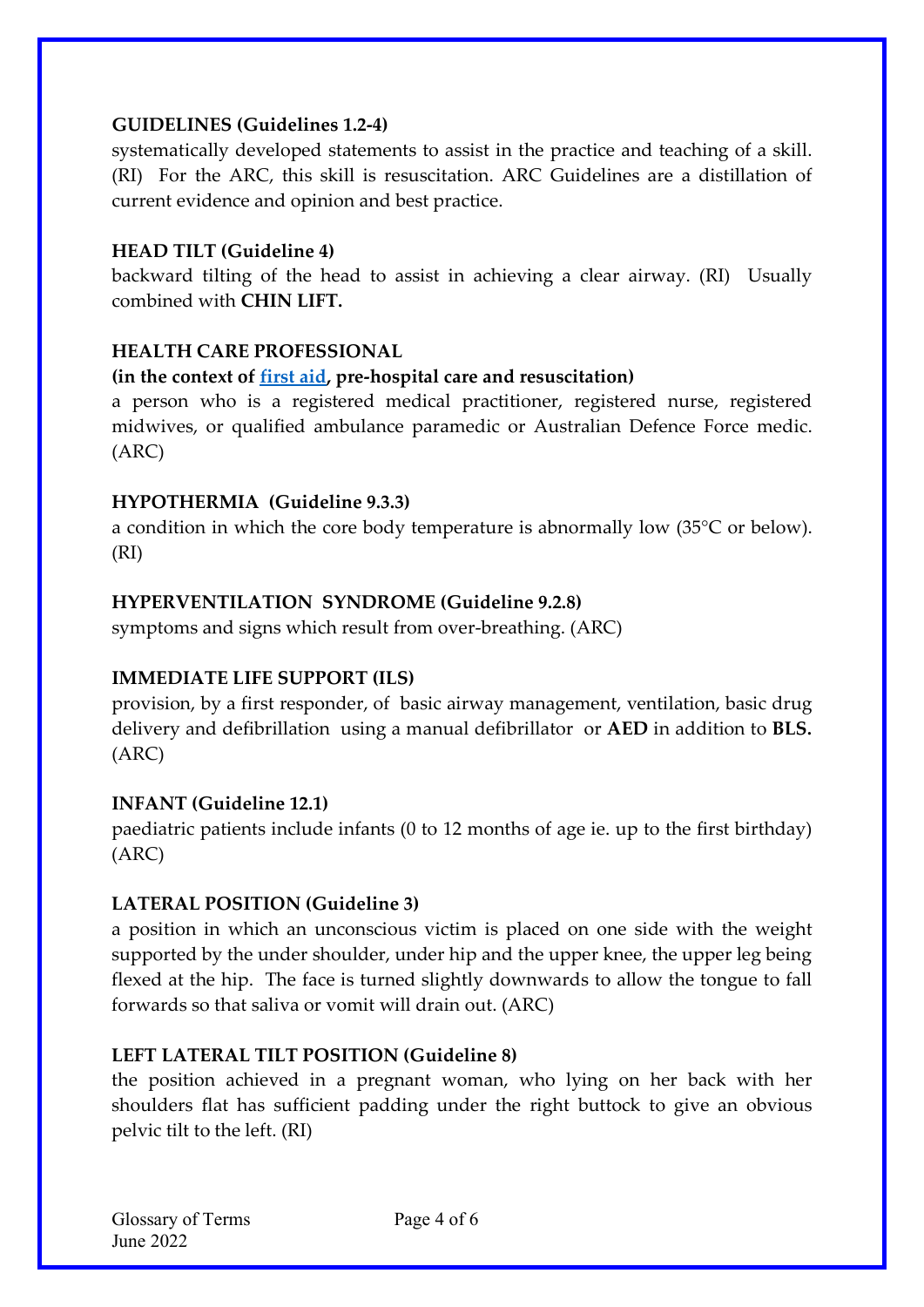#### **NEONATE (Guideline 13.1)**

an infant in the first 28 days of life. (RI) (ARC)

#### **NEWBORN (Guideline 13.1)**

an infant in the first minutes to hours following birth. (ARC)

#### **PRECORDIAL THUMP (Guideline 11.3)**

a single, sharp blow delivered by the rescuer's fist to the mid-sternum of the victim's chest. (ARC)

#### **PRESSURE BANDAGE (Guideline 9.4.8)**

a wide bandage applied firmly, as part of the Pressure Immobilisation Technique, around a limb to delay absorption of venom following a bite or sting.

#### **RESPIRATORY ARREST**

may be referred to as cardiorespiratory arrest when progressing to, or combined with, cardiac arrest.

#### **STANDARD**

a set of criteria against which quality of performance may be assessed. Such assessment may have legal, regulatory, industrial or occupational implications. (ARC)

# **STANDARD PRECAUTIONS (**previously Universal Precautions**)**

work practices required for the basic level of infection control and recommended for the treatment and care of all patients. (RI) (See **ADDITIONAL PRECAUTIONS**).

#### **SUDDEN DEATH (Guideline 9.2.1)**

unexpected death that is instantaneous or occurs within minutes or hours from any cause other than violence. (RI)

#### **TOURNIQUET (Guideline 9.1.1)**

a constricting device (preferably wide) applied firmly to a limb above an injury/amputation and tightened to control life-threatening bleeding.

# **TRAINING MANIKIN**

a physical model of part of the human body used to practice and demonstrate psychomotor skills and the physical effort required in performing cardiopulmonary resuscitation.

# **TRANSIENT ISCHAEMIC ATTACK (TIA) (Guideline 9.2.2)**